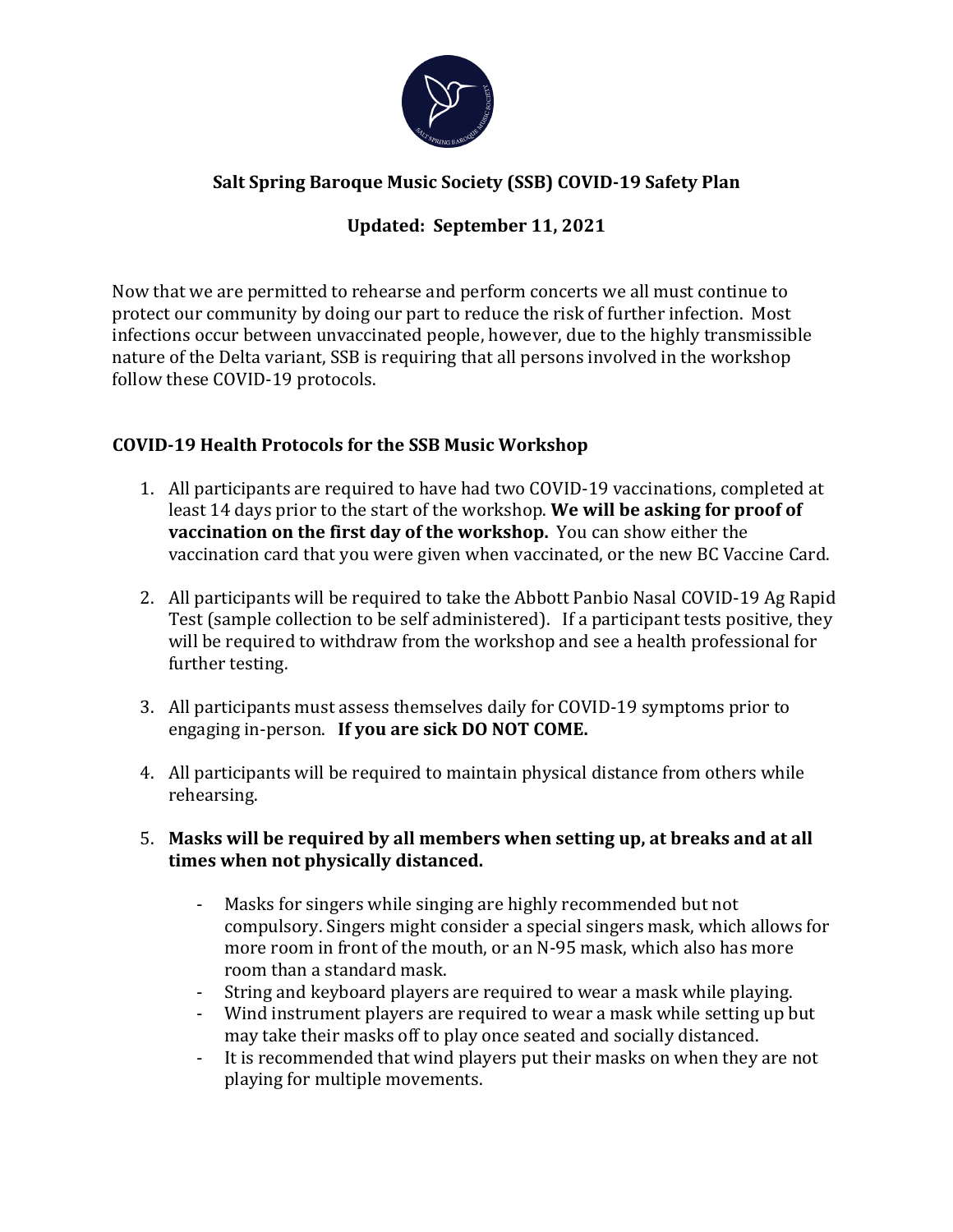- 6. Oboes, bassoons, and trumpets will be required to use bell covers on their instruments.
- 7. Windows and doors will remain open during rehearsal to provide adequate ventilation. Dress warmly.
- 8. The room will be aired out for 15 minutes during the morning break, the afternoon break and during lunch. During breaks, members will be encouraged to go outside. We will use Corsi/Rosenthal Box fans (www.cleanaircrew.org/boxfanfilterfaq) to air out the rooms.
- 9. Do not share music stands or scores.
- 10. Guests will be prohibited from attending rehearsals, unless pre-approved by SSB.
- 11. Practice good hand hygiene at all times sanitizer will be available.

Failure to follow these safety protocols may result in the individual being asked to leave the workshop. SSB will adapt to new concerns as we go and performers will be encouraged to raise safety issues if they feel concerned.

## **COVID-19 Health Protocols for the student concert (if there is one)**

- 1. We will only perform a live concert if it is permitted to do so by the BC Provincial Health Office (PHO).
- 2. Members of the choir, orchestra, and audience will be required to maintain physical distance from others during the concert.
- 3. Masks will be discretionary for singers for the concert.
- 4. String and keyboard players are required to wear a mask for the concert.
- 5. Wind instrument players are required to wear a mask while setting up but may take their masks off to play once seated and socially distanced. It is recommended that wind players put their masks back on if they are not playing for multiple movements. Oboes, bassoons and trumpets will be required to use bell covers on their instruments.
- 6. All audience members will be required to have had two COVID-19 vaccinations, completed at least 14 days prior to the date of the concert. We will be asking for proof of vaccination from audience members.